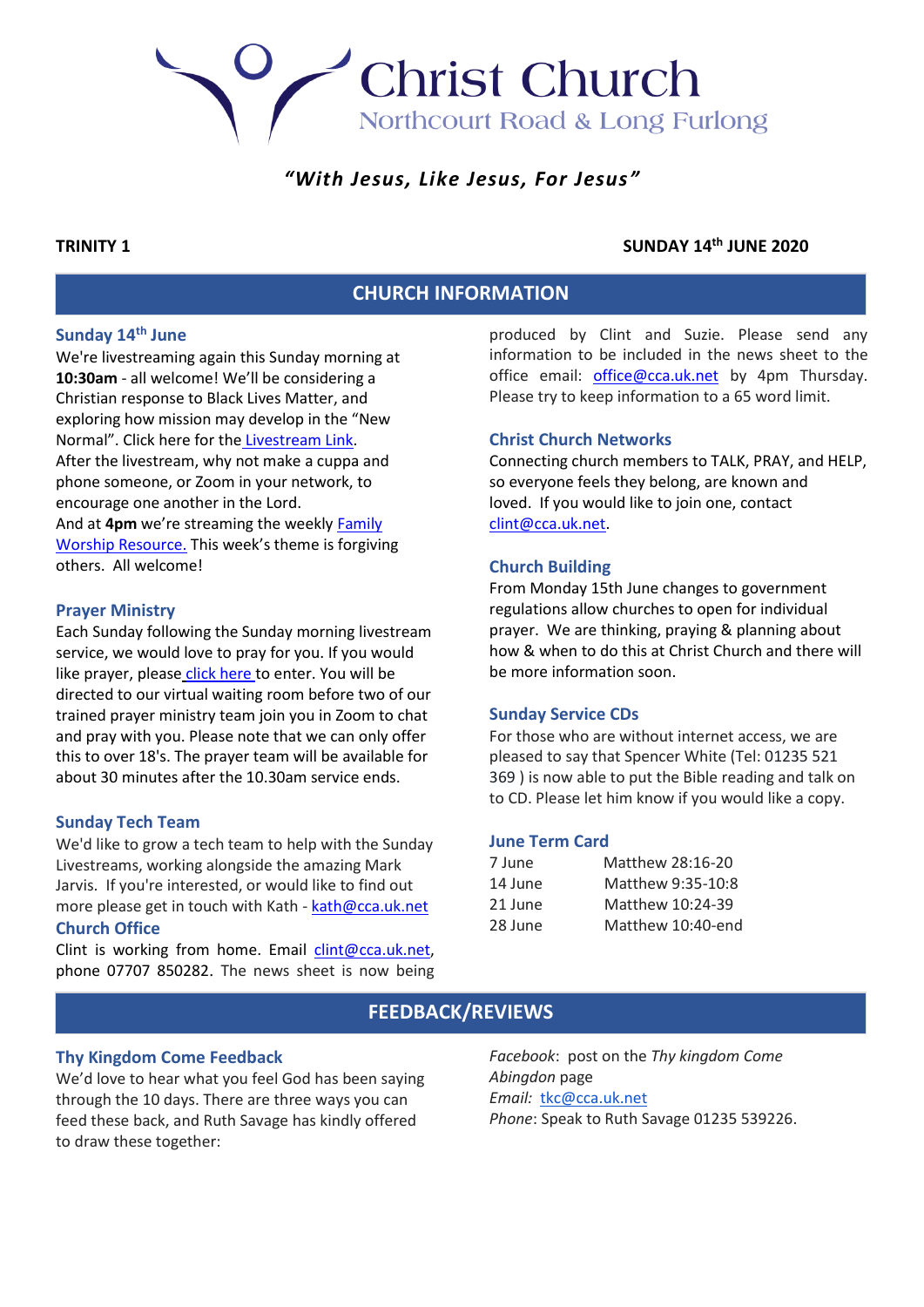## **OTHER NEWS/UPDATES**



## **Barns Café News**

While the Barns Café continues to be closed due to the COVID19 outbreak, we are exploring options for small scale

opening in July – more details to come!

## **Foodbank**

foodbank Foodbank is now well stocked due to the generosity of many donors, but there are a few items that we are short of. These are: Shampoo, Conditioner, Shaving foam/ gel, Washing up liquid and Curry or Chinese Style Sauces. Any produce can be brought to the church between 9:30am & 1pm on Tuesdays and Fridays. Thank you so very much for your continued generosity during these difficult times.

#### **Pete & Eileen Jefferies**

Congratulations to Pete & Eileen Jefferies as they celebrate their Golden Wedding Anniversary. Please give thanks for them and pray God's blessing upon them in these difficult days.

#### **Mariposa Trust**

Saying Goodbye (part of the Mariposa Trust) traditionally hold baby loss support services across the UK. They have now launched 'The 'Saying Goodbye Online' - virtual gatherings that take place every other Sunday at 8.00pm, featuring music from a host of incredible musicians and singers (including no.1 artists and songwriters), poems and even an act of remembrance. Broadcast on Facebook Live, YouTube and on a dedicated platform – for more information please visit their [website.](http://www.sayinggoodbye.org/)

## **UPCOMING EVENTS**

#### **Alpha**



Alpha Online is a great way to make new connections, meet new people and have honest conversations about the big

questions in life. We are running several mini groups: *Monday evenings* 7:30pm – has recently started but people are still welcome to join. Hosts - John Owen/ Katie Finch

*Monday evenings*, 8pm. Particularly suitable for anyone 18-20s. Hosts - Josh Buckingham/ Bea Ellaby *Thursday mornings*, 10am, particularly suitable for mums with young children. Hosts - Nikki Hellem (from ACC)/ Bea Ellaby.

These online courses use the Alpha film series, and then a 45 minute Zoom discussion group, and are limited to 4-6 guests to enable conversation to bubble. See the church [website](http://www.cca.uk.net/explore-faith/) for details and to book a place.

## **Help with Alpha**

Please help advertise by sharing the Facebook post on the church Facebook page with friends, and invite them to come

If you'd like to help run a mini online Alpha, please speak to Keith [keith@cca.uk.net.](mailto:keith@cca.uk.net) And please pray!

#### **New Wine**

The normal New Wine summer gathering is not happening this year because of COVID19. But from Thursday 30 July - Monday 3 August the New Wine family is gathering together online for United Breaks Out. A mix of online celebrations, worship, teaching & prayer ministry for all ages, plus exciting activities for church families, kids & youth. More details are coming next week

## **PRAYER**

#### **Wednesday Morning Prayer Meetings**

Our 8am Wednesday morning prayer meetings are continuing online using Zoom. These run for 45 minutes, and include a Psalm and open praise, a bible reading and intercessory prayers. You're welcome to join, please emai[l keith@cca.uk.net,](mailto:keith@cca.uk.net) or Dal on [warden-dal@cca.uk.net,](mailto:warden-dal@cca.uk.net) or Janice on [chriswgordon6@aol.com](mailto:chriswgordon6@aol.com) for the meeting ID and password (which will be the same every week).

#### **Beth Flemming**

Beth is the wife of the former pastor of Abingdon Baptist Church. David and Beth moved to Luton a few years ago to pastor a church there. Sadly Beth passed away two weeks ago from complications derived from Covid 19. Please pray for David and their 4 children at this time as they mourn the loss of their wife and mother.

#### **Intercessory Prayer**

Are you, or someone you know and love, needing particular prayer at this time? We have a team of intercessors who love to pray for others. If you would like to be in touch with them to ask for prayer, follow th[e link,](https://docs.google.com/forms/d/e/1FAIpQLSfT-6Me8FrVVQa50ZUXThiDnzQ3aNU-nR12dM2JZQrD78vnLA/viewform) or telephone Richard Howard on 01235 533 278.